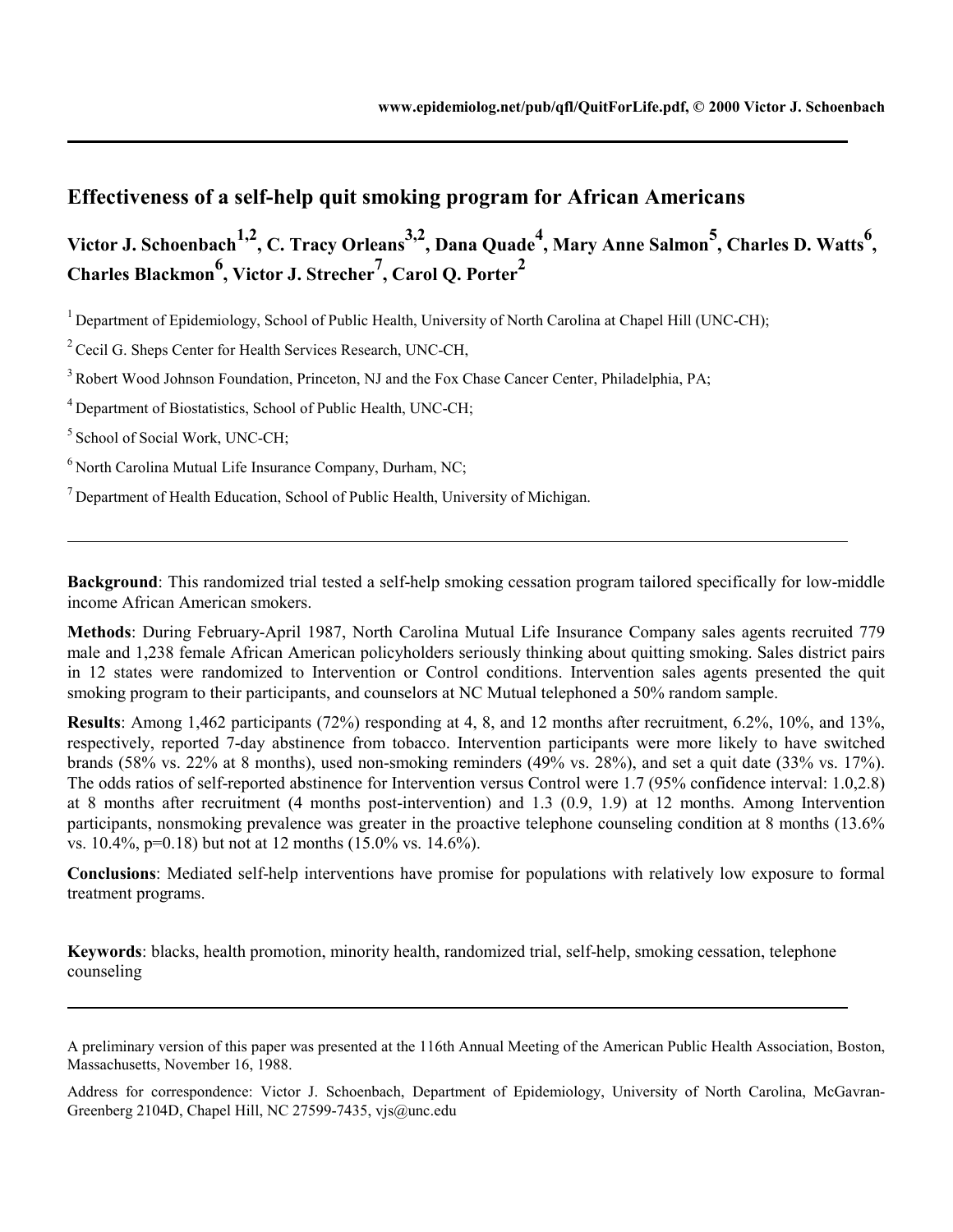frican American adults have a higher smoking A frican American adults have a higher smoking<br>prevalence (25.8% vs. 24.7% for U.S. adults overall), a low lifetime quit rate (37.8% vs. 49.6% for U.S. adults overall),<sup>1</sup> and disproportionately high rates of morbidity and mortality from tobacco-caused disease.<sup>2</sup> Lower socioeconomic status and restricted health care access have limited African Americans' access to effective smoking cessation resources $3-7$  but not to targeted tobacco marketing.<sup>8</sup> African American smokers may be more likely than white smokers to make serious quit attempts, but have lower short-term success rates.<sup>9</sup> These findings suggest brief population-tailored self-help quit smoking interventions as potentially appealing and cost-effective strategies for assisting African American smokers to quit smoking and stay quit<sup>3,8,10,11</sup>. We report here a randomized, controlled trial of a culturally-appropriate self-help smoking cessation program tailored to African Americans' smoking patterns and quitting motives and barriers<sup>3</sup> and also evaluated brief proactive telephone counseling as an adjunct to a self-help quit smoking packet.<sup>12-14</sup> The trial was conducted among policyholders of the NC Mutual Life Insurance Company, the largest African American insurance company in this country.

## **MATERIALS AND METHODS**

#### **Setting**

At the time of the study, nearly two-thirds of NC Mutual's individual life insurance policyholders lived in the South; substantial percentages lived in Philadelphia, Pittsburgh, Baltimore, Chicago, and Detroit. Over 95% of policies had a face value of \$5,000 or less. Premiums for about four-fifths of these policies were collected during brief weekly or monthly home visits by sales agents, who typically made over 200 visits per month. NC Mutual did not offer a quit smoking benefit on existing policies.

### **Quit smoking intervention**

The *Quit for Life* (*QFL*) quit smoking intervention consisted of:

- an introductory *QFL* brochure designed to portray quitting in a positive light;
- the American Lung Association's just released multi-ethnic quitting guide, *Freedom from Smoking® for You and Your Family*15, which offers a comprehensive motivational and

behavior change program including a simplified nicotine fading (brand switching) procedure<sup>16</sup>;

- four *QFL* tip sheets with key points from the guide, for posting on the refrigerator;
- a "quit kit" containing refrigerator magnets and other items designed to serve as concrete compliance cues and aids<sup>17</sup>;
- an invitation to call the "*QFL* Advisor" at the NC Mutual home office (toll-free);
- for half of the intervention group, two short proactive telephone counseling calls from an African American quit smoking counselor at the home office, to facilitate adherence to the self-quitting program by providing encouragement and support appropriate to the quitter's stage of quitting<sup>18</sup> and by helping participants identify and overcome their personal quitting barriers<sup>12</sup>.

The *QFL* materials were tailored to the modal smoking pattern of African American smokers (low daily smoking rate; high nicotine/menthol brands) and addressed the most salient quitting motives and barriers and cultural themes identified in focus groups and a survey of African American smokers<sup>6</sup>. The materials were written at a fifth-grade level, featured photovignettes employing exclusively Black peer models, and were extensively pretested for appeal and ease of comprehension.

### **NC Mutual sales agents as intermediaries**

NC Mutual sales agents recruited participants, presented the quitting program, and collected participant data at recruitment and three follow-ups. At the time of the study, NC Mutual had approximately 500 sales agents, organized into 36 sales districts in four regions. Based on a survey (N=372, 55% male, median age 38 years, all African American) at the time they received training for recruitment, 32% of agents were current smokers, and 22% were ex-smokers.

Project staff and NC Mutual's Training Director conducted home office and regional training sessions for district managers, who in turn led training sessions in their districts according to training manuals. Standardized training emphasized guarantees, signed by all agents, that nothing about the study – participation, refusal, or any information obtained – would affect anyone's insurance policy or premium and that all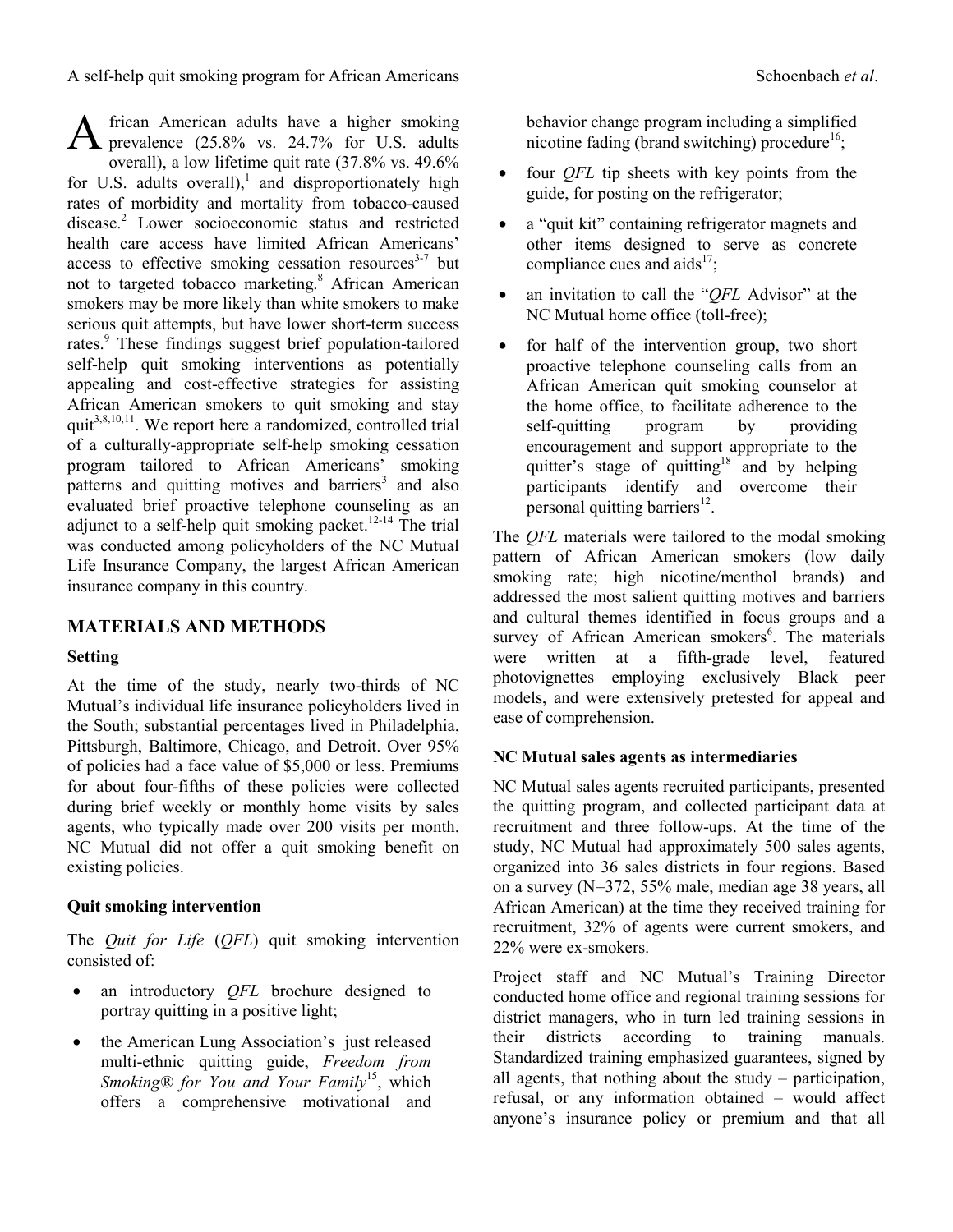information for the study was confidential. All agents, Intervention and Control, were instructed not to offer any smoking cessation assistance or advice. Following randomization, agents in Intervention districts received additional training in how to present the quitting program at the end of the 4-month follow-up visit and to provide encouragement (but not counseling) at a "reinforcement visit" about six weeks later. Agents and their managers received small monetary payments (\$5 to \$10) and/or sweepstakes entries for \$50 prizes for recruiting eligible policyholders and delivering and returning questionnaires.

#### **Experimental design and recruitment procedures**

The design and timeline of the study appear in Figures 1 and 2. Each of the approximately 400 experienced sales agents was instructed to recruit three male and three female policyholders who smoked cigarettes, wanted to quit, and planned to try to quit in the next year, for a "study of how Black smokers quit on their own" and not to mention that an intervention was to be tested. Participants (one per household) had to be age 21 years old, able to read well enough to complete the baseline questionnaire without much help, and likely to maintain their policies, live in the district, and be willing to participate in the study for the next year. Participants signed a consent statement affirming that they understood the recruitment brochure, which promised "complete confidentiality" and "absolutely no effect on your insurance rates or coverage". The brochure informed prospective participants that "we may give you some things to read and ask your opinions" and "we may call to ask you some questions or talk with you over the phone for a short time". Recruitment materials and Control subject questionnaires made no other mention of the planned interventions or the randomization in order to avoid intentional postpostment of quitting that may occur among prospective quitters who anticipate receiving assistance. All procedures were approved by the UNC School of Public Health Institutional Review Board.

#### **Randomization**

NC Mutual's four regional directors paired sales districts as if for a sales competition, considering such factors as geographic location, numbers of agents and sales managers, management style, and overall district performance. One district in each pair was randomly assigned to the Intervention condition through a procedure that ensured that the number of Intervention participants and Control participants would differ by fewer than 10% within each region. After the date for Intervention district agents to deliver the *QFL* materials, Intervention participants were individually randomized to receive telephone counseling calls ("Active Counseling") or only the invitation to call the *QFL* Advisor ("Passive Counseling"). (Figure 1) The quitting program was made available to Control participants after the 12-month follow-up.(Figure 2)



**Figure 1. Study design**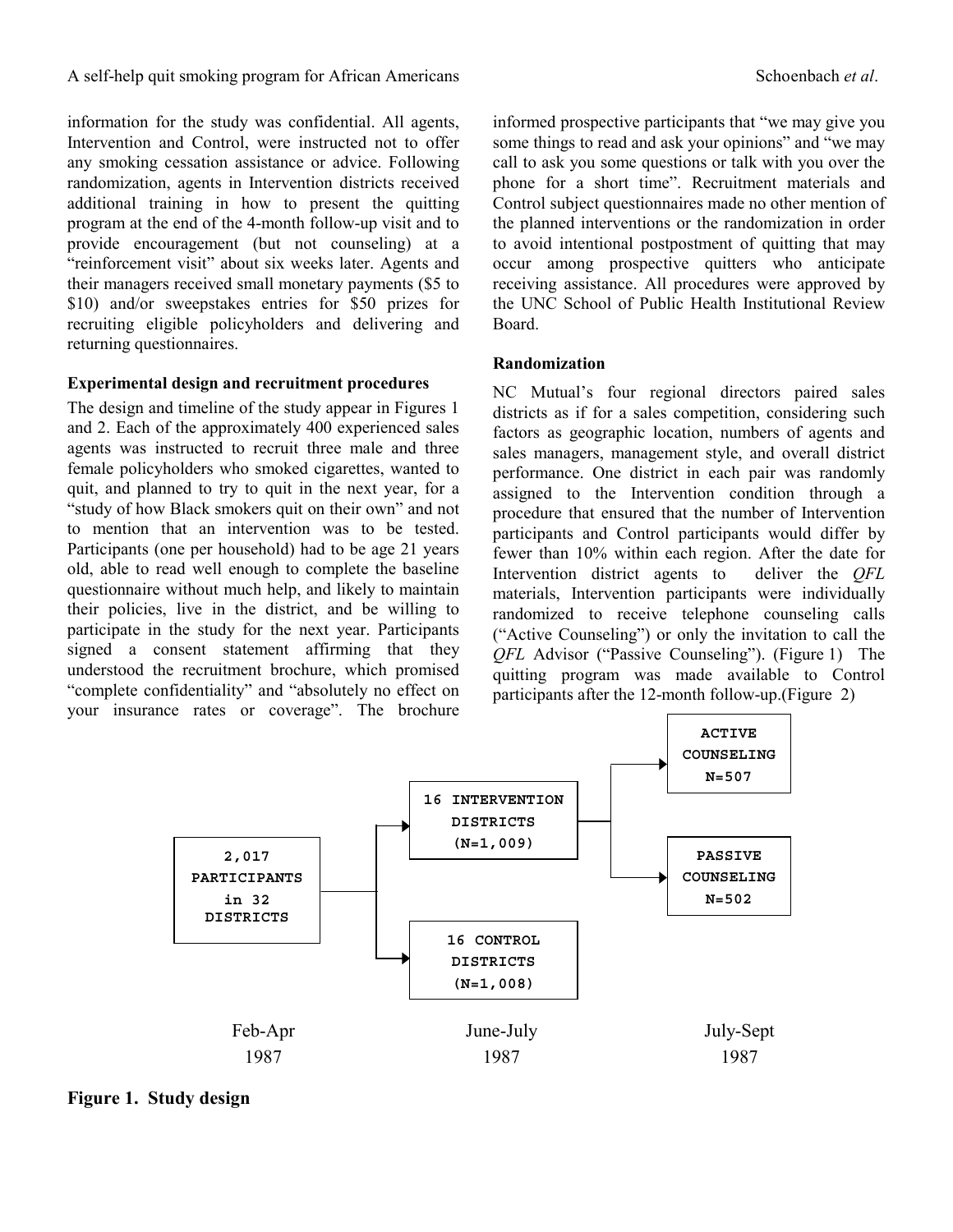### **Data collection**

The baseline questionnaire contained 53 variables related to smoking and quitting history, current tobacco use patterns, nicotine dependence<sup>19</sup>, desire to quit, confidence in ability to quit, physical and emotional well-being, perceived stress, smoking-related physical symptoms and chronic conditions, pros and cons of smoking<sup>20</sup>, and social support. Standard measures recommended for self-help treatment trials $^{21}$  were used where possible.

Sales agents recorded the Uniform Product Code (UPC) for the participant's usual cigarette brand, for identification of brand characteristics including nicotine content as reported by the Federal Trade Commission and other sources. Follow-up questionnaires covered smoking status and important pre-quitting behaviors and quitting precursors<sup>12,21</sup>. All questionnaires were extensively pretested for readability and ease of selfadministration.

Agents delivered and retrieved the baseline questionnaire at the time of recruitment and the followup questionnaires in three waves, at 4, 8, and 12 months after recruitment. (In the Intervention districts, the quitting guide was presented when the 4 month questionnaire was retrieved, so that the 4-month questionnaire represents a pre-intervention assessment.) Participants signed the front of the 8- and 12-month questionnaires to acknowledge receipt of an accompanying "Guarantee of Confidentiality" reaffirming the assurances of confidentiality, no effect on insurance, and no obligation, and adding that if the participant was chosen to give a saliva sample, it would be tested only for nicotine and not for alcohol, drugs, or anything else. Additional data came from brief questionnaires asked by Intervention agents at the six-week "reinforcement visit" and from counseling protocols completed during or after each call initiated by the telephone counselor.

|                                                              | 1987           |  |  |           |  | 1988 |              |  |                       |  |  |  |  |  |  |
|--------------------------------------------------------------|----------------|--|--|-----------|--|------|--------------|--|-----------------------|--|--|--|--|--|--|
| <b>ACTIVITY</b>                                              | J <sub>1</sub> |  |  | $F$ MAMJJ |  |      | $\mathbf{A}$ |  | $S$ O N D J F M A M J |  |  |  |  |  |  |
| Agents trained for recruitment                               |                |  |  |           |  |      |              |  |                       |  |  |  |  |  |  |
| Participants recruited (Baseline)                            |                |  |  |           |  |      |              |  |                       |  |  |  |  |  |  |
| Districts paired and randomized                              |                |  |  |           |  |      |              |  |                       |  |  |  |  |  |  |
| Agents trained for intervention                              |                |  |  |           |  |      |              |  |                       |  |  |  |  |  |  |
| 4-month follow-up questionnaires; Intervention begins        |                |  |  |           |  |      |              |  |                       |  |  |  |  |  |  |
| Intervention participants randomized to telephone counseling |                |  |  |           |  |      |              |  |                       |  |  |  |  |  |  |
| Telephone counseling call #1                                 |                |  |  |           |  |      |              |  |                       |  |  |  |  |  |  |
| 6-week intervention reinforcement                            |                |  |  |           |  |      |              |  |                       |  |  |  |  |  |  |
| Telephone counseling call #2                                 |                |  |  |           |  |      |              |  |                       |  |  |  |  |  |  |
| 8-month follow-up questionnaires                             |                |  |  |           |  |      |              |  |                       |  |  |  |  |  |  |
| First saliva collection wave                                 |                |  |  |           |  |      |              |  |                       |  |  |  |  |  |  |
| 12-month follow-up questionnaires                            |                |  |  |           |  |      |              |  |                       |  |  |  |  |  |  |
| Second saliva collection wave                                |                |  |  |           |  |      |              |  |                       |  |  |  |  |  |  |
| Quit for Life intervention provided to Control group         |                |  |  |           |  |      |              |  |                       |  |  |  |  |  |  |

## **Figure 2. Timeline of study activities**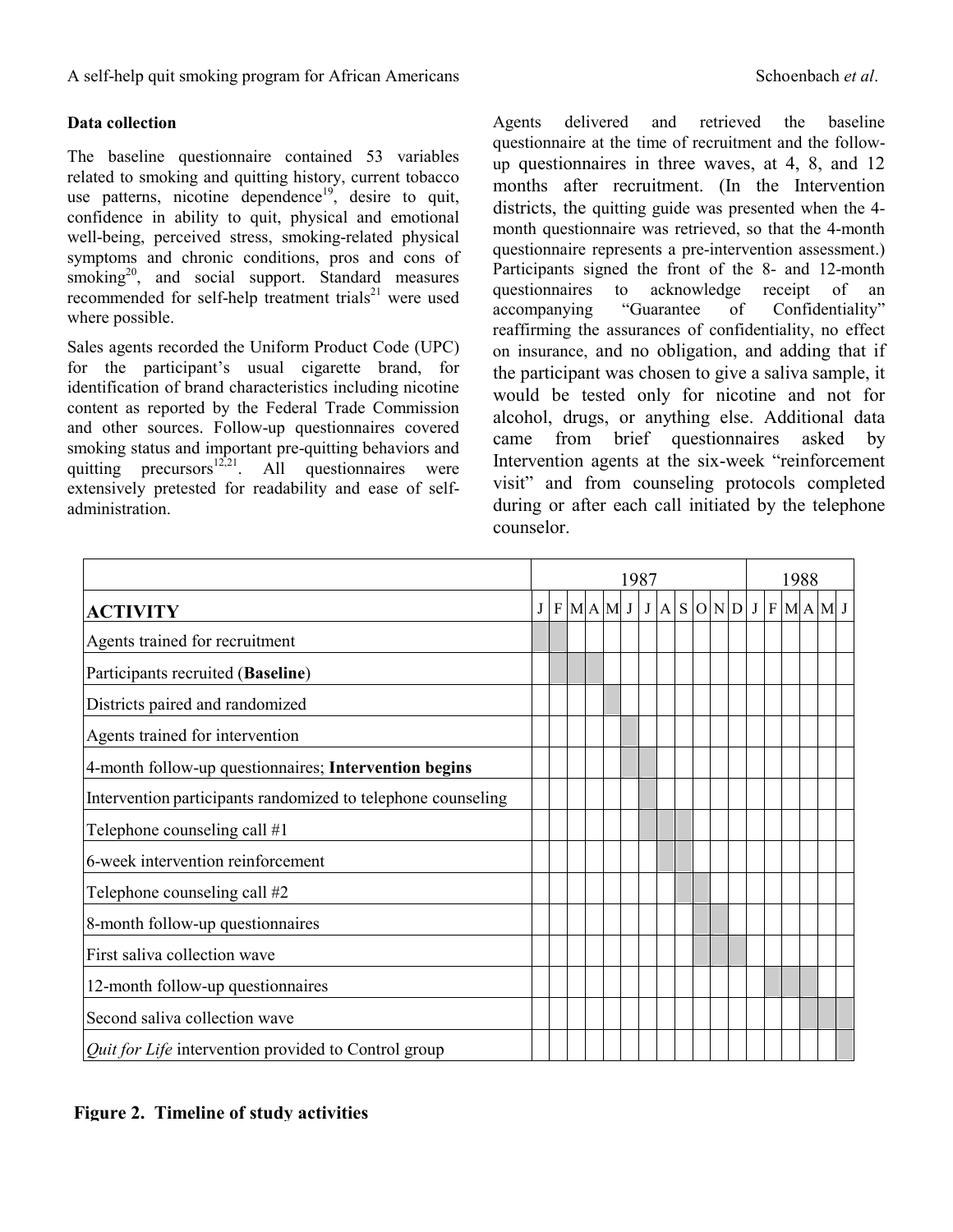### **Outcome assessment**

Recommended methods for assessing smoking  $c$ essation<sup>21-23</sup> were employed, and are presented in  $\text{detail}^{24}$ . The primary outcome variable was self-reported abstinence from tobacco, defined as a response of "no" to the NCI standard item "Have you smoked a cigarette, even a puff, during the past 7 days?"<sup>21</sup> with no use of other forms of tobacco in the past month. In order to incrase reporting veracity by means of a "bogus pipeline" (respondent tendency to acknowledge behaviors that will be detected anyway<sup>25,26</sup>, each followup questionnaire began: "Smoking leaves nicotine in your body. If we need a saliva sample to measure your nicotine, what is the best time to call for an appointment?" An independent contractor attempted to collect saliva specimens after the 8- and 12 month follow-ups from a subset of participants chosen by the study coordinator. Specimens were analyzed together under the direction of Dr. Nancy Haley at the American Health Foundation.

## **Statistical analysis**

Differences between Active and Passive groups were evaluated with Wilcoxon, Cochran-Mantel-Haenszel, and multiple logistic (PROC LOGISTIC) tests using SAS (version 6.04). Randomization tests based on the exact group randomization procedure were conducted for quit rate comparisons between Intervention and Control districts. To control for possible confounding in estimating treatment effects on quitting, we compared crude odds ratios with those from multiple logistic regression models with a binary treatment variable and as many as 18 baseline variables that were associated with both intervention assignment and quit status. The crude and final models were then fit with SAS PROC MIXED (version  $6.12$ )<sup>29</sup>, using the GLIMMIX macro (version 6.12) and a random intercept for sales district, to account for intracorrelation within sales districts. All p-values are two-sided.

# **RESULTS**

## **Baseline characteristics**

By the mid-April 1987 cut-off date, 357 agents had enrolled 2,017 eligible participants (61% female, median age 40 years). Most had completed high school (64%), were employed full-time (55%), and reported household incomes of less than \$15,000 per year (57%). In general, participants' sociodemographic characteristics, smoking habits, and quitting history were similar to those of smokers responding to a national survey of NC Mutual policyholders conducted the previous year<sup>6</sup>. Most participants were low-rate smokers (median of 15 cigarettes / day), preferred high nicotine/menthol brands, began smoking within 30 minutes of arising (a measure of nicotine dependence – see reference 30), had tried to quit in the past year, reported high interest in quitting in the next 6 months, thought it would be very hard for them to quit for good, and lacked confidence in their ability to do so. About half reported at least one other smoker in the household; fewer than half expected "very much" social support or help in quitting.

There were only modest differences between Intervention  $(N=1,009)$  and Control  $(N=1,008)$ groups in education, household income, full-time employment, nicotine dependence, quitting history, serious intent to quit within 6 months, very strong desire to quit, high self-efficacy, health worker advice to quit, and smoking-related symptoms (Table 1 and data not shown). Active Counseling and Passive Counseling groups were highly similar.

## **Follow-up**

Four-month (pre-intervention) questionnaire response rates were higher for Intervention participants (96%) than for Controls (86%), probably due to the greater interest in and incentive payment for delivery of the QFL materials. Questionnaire completion rates at 8 months (80%) and 12 months (89%) did not differ by condition. Except where noted, analyses reported are restricted to the 72% of participants (1,462) who responded to all three follow-ups (74% for Active Counseling, 76% for Passive Counseling, and 70% for Control).

Baseline characteristics differed little by response status (respondents to all three follow-ups versus others): mean cigarettes per day (15.2 versus 15.7), 24 hour quit in past year (66% vs. 72%), very strong belief in health benefits of quitting (61% vs. 57%), expected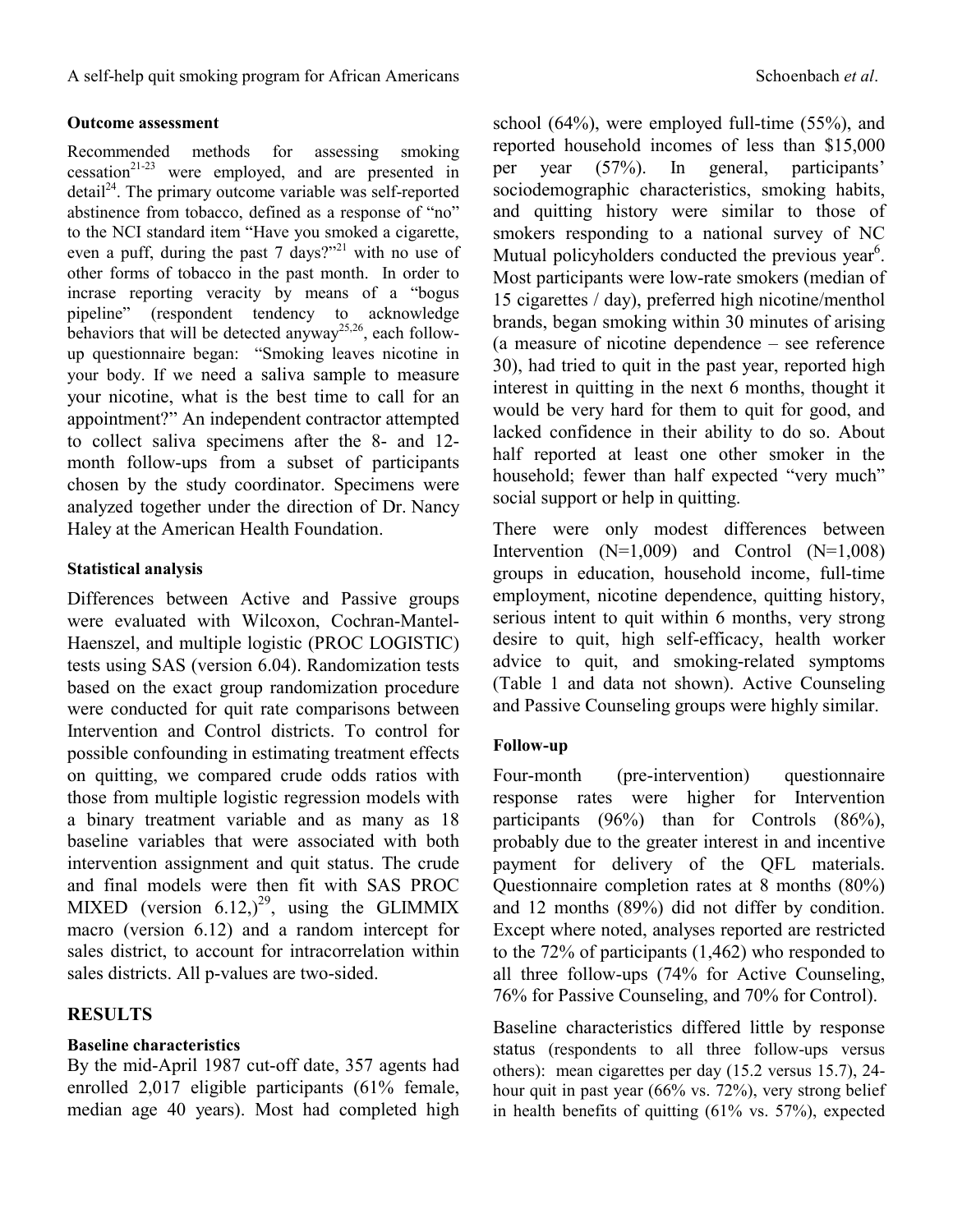number of serious problems in quitting  $(1.5 \text{ vs. } 1.4)$ , expected help in quitting (7.1 vs. 6.6 on an 11-point scale), number of people who would help in time of

trouble (7.0 vs. 6.4), self-perceived health status (27% vs. 31% "fair" or "poor"), report of a smoking-related chronic disease (30% vs. 34%), and even smaller differences for 50 other baseline variables.

## **Table 1. Baseline characteristics of participants in North Carolina Mutual**  *Quit for Life***, 1987, by Intervention versus Control**

 $\mathcal{L}_\mathcal{L} = \mathcal{L}_\mathcal{L} = \mathcal{L}_\mathcal{L} = \mathcal{L}_\mathcal{L} = \mathcal{L}_\mathcal{L} = \mathcal{L}_\mathcal{L} = \mathcal{L}_\mathcal{L} = \mathcal{L}_\mathcal{L} = \mathcal{L}_\mathcal{L} = \mathcal{L}_\mathcal{L} = \mathcal{L}_\mathcal{L} = \mathcal{L}_\mathcal{L} = \mathcal{L}_\mathcal{L} = \mathcal{L}_\mathcal{L} = \mathcal{L}_\mathcal{L} = \mathcal{L}_\mathcal{L} = \mathcal{L}_\mathcal{L}$ 

| Characteristic<br>$(N)^*$                    | Intervention<br>(1,009)<br>% or median | Control<br>(1,008)<br>% or median |
|----------------------------------------------|----------------------------------------|-----------------------------------|
| <b>DEMOGRAPHIC</b>                           |                                        |                                   |
| Gender - female                              | 62                                     | 60                                |
| Age (median years)                           | 40                                     | 41                                |
| Married (currently)                          | 38                                     | 36                                |
| Education - completed high school            | 62                                     | 67                                |
| Income - greater than \$15,000               | 40                                     | 46                                |
| Employed full-time                           | 52                                     | 59                                |
| <b>SMOKING</b>                               |                                        |                                   |
| Smoking rate - median cig./day               | 15                                     | 15                                |
| Brand nicotine content $< 0.7$ mg            | 16                                     | 17                                |
| Uses other tobacco                           | 11                                     | 11                                |
| Smokes within 30 minutes or arising          | 72                                     | 65                                |
| Health worker advice to quit                 | 31                                     | 26                                |
| At least 3 lifetime quit attempts            | 55                                     | 57                                |
| Quit for 24 hours in past year               | 65                                     | 71                                |
| Serious about quitting in 6 months           | 84                                     | 77                                |
| Wants to quit "Very much" (10 on 0-10 scale) | 58                                     | 53                                |
| "Extremely confident" (10 on 0-10 scale)     |                                        |                                   |
| will be nonsmoker in 6 months                | 33                                     | 28                                |
| How difficult to quit – "very hard"          | 35                                     | 36                                |
| Has tried quit-smoking books                 | 8                                      | 8                                 |
| <b>SOCIAL SUPPORT</b>                        |                                        |                                   |
| Has a non-smoking spouse                     | 30                                     | 29                                |
| Smoker in household                          | 51                                     | 47                                |
| How much help expect - "Very much"           | 41                                     | 43                                |
| Contact with smokers - None/few              | 19                                     | 18                                |
| Have someone to go to if worried             |                                        |                                   |
| Always or most of the time                   | 58                                     | 60                                |
| Has 2 or fewer people who will help          |                                        |                                   |
| in time of trouble                           | 35                                     | 31                                |

\* Maximum of 7% of observations missing for any item, in either intervention or control group.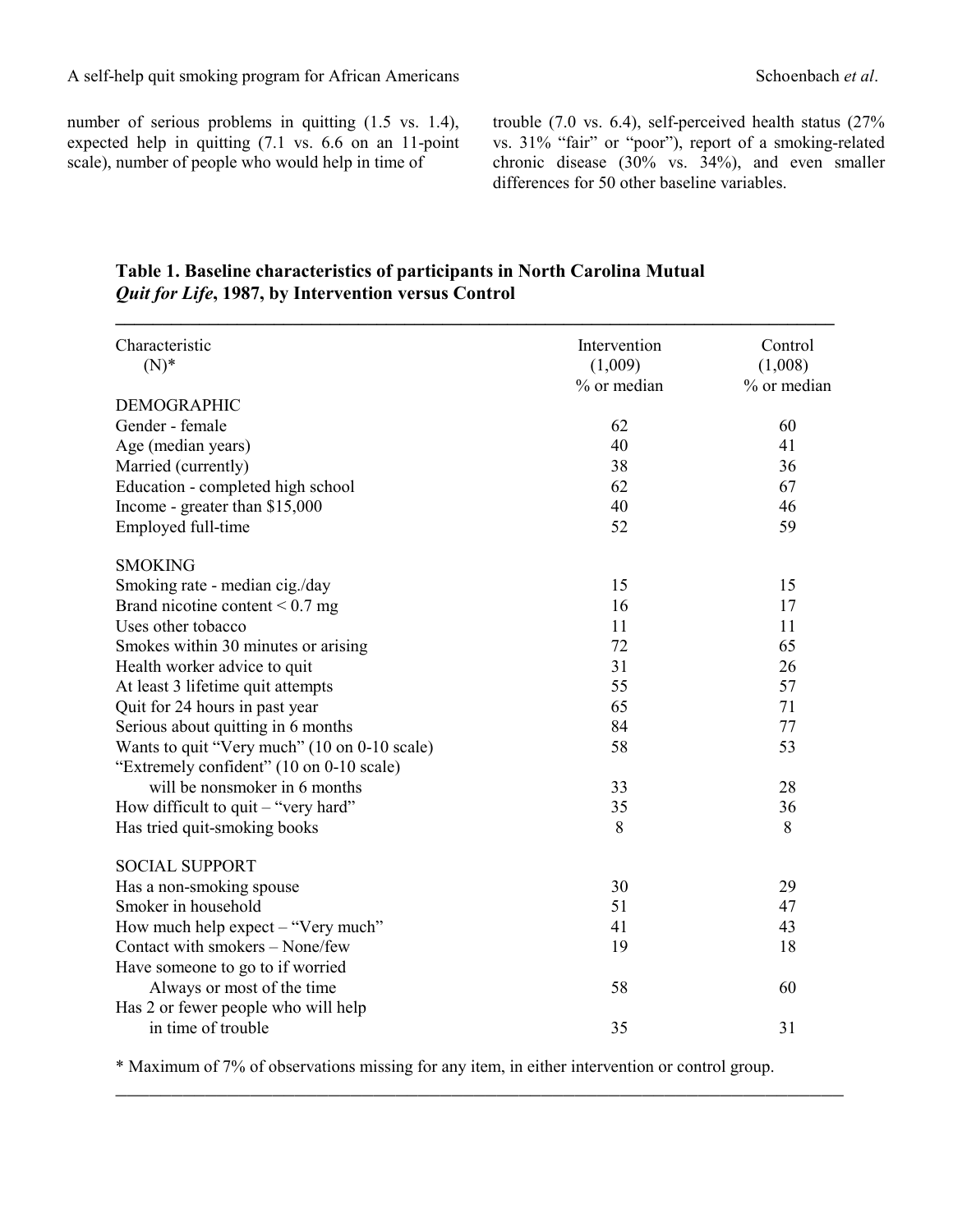### **Intervention ratings**

Eighty-nine percent of Active Counseling participants said that their sales agent had gone over the quitting materials with them. About half of all respondents to the six-week reinforcement visit questionnaire said they had put up at least one refrigerator tip sheet; 74% said they had begun the nicotine-fading procedure or quit at least for a while. High percentages rated the tip sheets (84%, 81%, 78%, 77%, respectively, for the four tip sheets) and Quit Kit items (83%) as "somewhat" or "very" helpful. At 8-month follow-up, 60% of Intervention participants said they had used *QFL* materials "Some" or "A lot" (versus "Not at all" or "A little"), and about 70% rated them as providing "Some" or "Very much" help.

At least one acceptable counseling call was completed with 59% of the 507 Active Counseling participants (two calls with 44%). The major obstacles were telephone number problems (no home telephone, wrong number, disconnected: 110), inability to reach the participant on at least three attempts (54), and ineligibility at baseline (22). Participants who could not be reached (all were retained in the analysis) were younger on average, disproportionately male, and less likely to have switched to lower tar/nicotine brand; they consumed alcohol more often and belonged to fewer clubs. The great majority of

Active Counseling participants who received a call said that the QFL Advisor was "pretty helpful" (30%) or "very helpful" (54%). The QFL guide's general invitation to call the toll-free Quitline did not prompt calls from participants.

### **Pre-quitting and quitting behaviors**

Intervention participants were much more likely to report that they switched brands (58% versus 22%), used non-smoking reminders (49% versus 28%), set a quit date (33% versus 17%), used nicotine gum (18% versus 10%), and talked with a sales agent about quitting (82% versus 59%) (Table 2: percentages are for the 8 month follow-up; 12-month follow-up results were similar). As expected, Intervention participants were much more likely to report having used a quit-smoking book or guide (50% versus 8%). Within the Intervention group, Active Counseling participants were significantly more likely than Passive Counseling participants to report brand switching (62% versus 55%, p=0.040 at 8 month follow-up, 59% versus 50% at the 12-month follow-up, p=0.008), using non-smoking reminders  $(53\%$  versus  $45\%$ ,  $p=0.028$ ), and setting a quit date (39% versus 29% at 8-month follow-up, 48% versus 33% at 12-month follow-up,  $P \le 0.005$  for both).

| Table 2. Pre-quitting and quitting actions reported at 8 months follow-up,             |
|----------------------------------------------------------------------------------------|
| North Carolina Mutual <i>Quit for Life</i> , 1987-1988, by Intervention versus Control |
|                                                                                        |

| Action reported at second follow-up<br>(N) | Intervention<br>group<br>(757)<br>$\frac{0}{0}$ | Control<br>group<br>(705)<br>$\frac{0}{0}$ | $P-value*$ |
|--------------------------------------------|-------------------------------------------------|--------------------------------------------|------------|
| Cut down cigarettes/day                    | 87                                              | 81                                         | 0.023      |
| Switched to a lower tar or nicotine brand  | 58                                              | 22                                         | < 0.001    |
| Used non-smoking reminders                 | 49                                              | 28                                         | < 0.001    |
| Set a definite quit date                   | 33                                              | 17                                         | 0.007      |
| Used nicotine gum                          | 18                                              | 10                                         | < 0.001    |
| Talked about quitting with family,         |                                                 |                                            |            |
| friends, or co-workers                     | 77                                              | 69                                         | 0.080      |
| Talked with NC Mutual agent about quitting | 82                                              | 59                                         | < 0.001    |
| Went to a quit-smoking clinic or program   |                                                 | 3                                          | 0.021      |
| Used a quit-smoking book or guide          | 50                                              | 8                                          | < 0.001    |
| Asked a doctor or nurse about quitting     | 14                                              | 16                                         | 0.278      |

 $\mathcal{L}_\mathcal{L} = \{ \mathcal{L}_\mathcal{L} = \{ \mathcal{L}_\mathcal{L} = \{ \mathcal{L}_\mathcal{L} = \{ \mathcal{L}_\mathcal{L} = \{ \mathcal{L}_\mathcal{L} = \{ \mathcal{L}_\mathcal{L} = \{ \mathcal{L}_\mathcal{L} = \{ \mathcal{L}_\mathcal{L} = \{ \mathcal{L}_\mathcal{L} = \{ \mathcal{L}_\mathcal{L} = \{ \mathcal{L}_\mathcal{L} = \{ \mathcal{L}_\mathcal{L} = \{ \mathcal{L}_\mathcal{L} = \{ \mathcal{L}_\mathcal{$ 

\* From GLIMMIX macro, ver. 6.12, SAS Institute, Inc.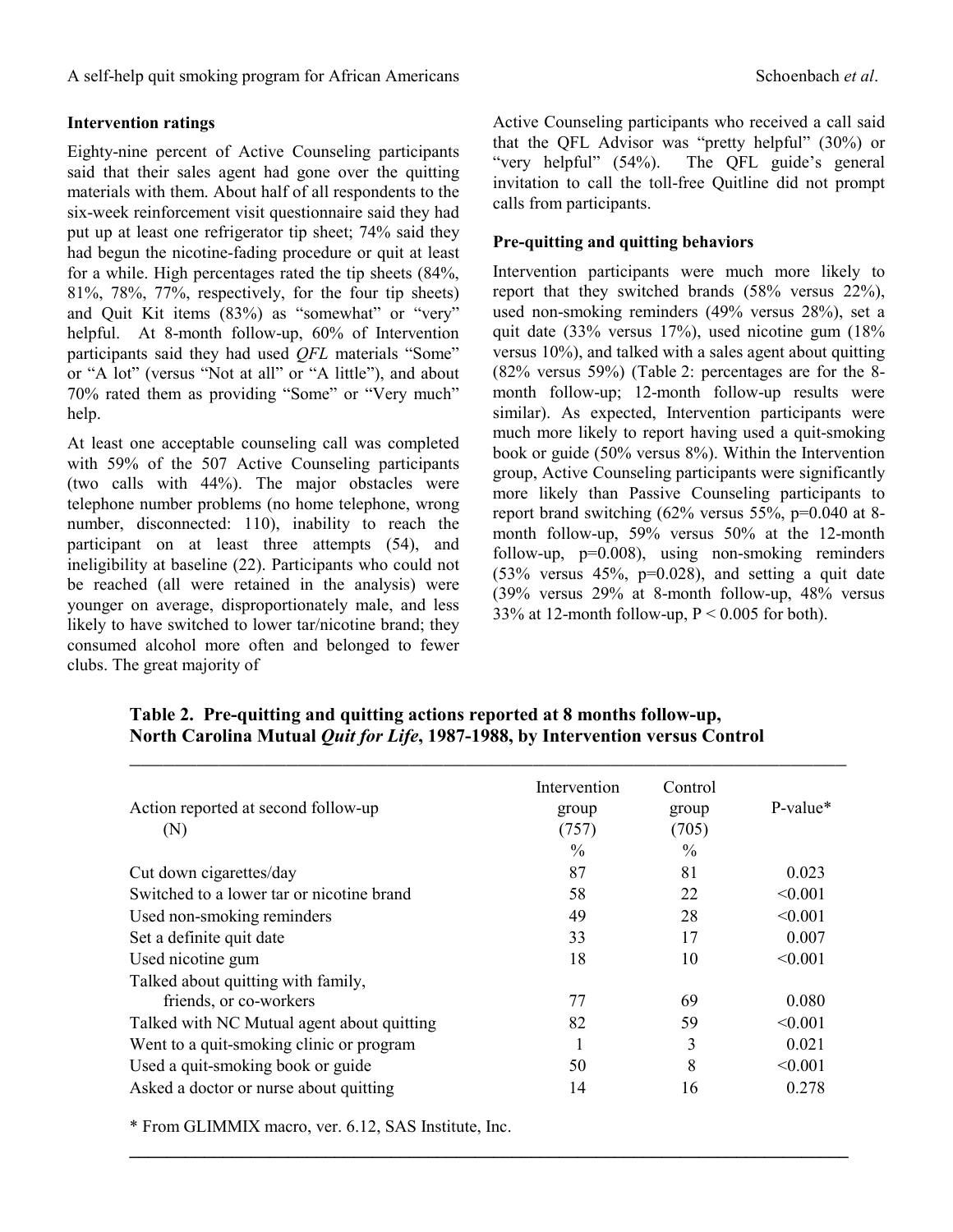### **Quitting outcomes**

Overall, 6.2%, 9.5%, and 13% of participants reported tobacco abstinence at the pre-intervention 4-month, the post-intervention 8-month, and the concluding 12-month follow-ups, respectively (Table 3). During each four month interval, about 6%-7% of smokers quit and 32% of abstainers relapsed. Intervention participants had higher self-reported abstinence rates than did Control participants. The 12.0% overall Intervention quit rate at 8 months was approximately 75% greater than the 6.8% rate for Controls. In the multilevel (PROC MIXED) analysis, the Intervention-Control odds ratio was about 1.7 (95% confidence interval 1.0-2.8) without covariables ( $p=0.05$  [randomization test  $p=0.07$ ]) and 1.8 (1.0-3.2) with 11 covariables in the model. At 12 months, the 14.8% overall Intervention quit rate was 32% greater than the 11.2% for Controls. The odds ratio from the multilevel logistic model was about 1.3 (0.9- 1.9) without covariables (p=0.19 [randomization test p=0.13]) and 1.2 (0.8-1.9) with 17 covariables.

Quit rates in the Active Counseling condition exceeded those in the Passive Counseling condition by a relative 31% (13.6% vs. 10.4%, p=0.18) at 8 months but by only 3% at 12 months. This "intention-to-treat" analysis, however, is limited by the substantial proportion of Active Counseling participants who could not be counseled and who quit at lower rates (11.3% at 8 months; 10.0% at 12 months) than did participants who were counseled (15.2%, p=0.288; 18.3%, p=0.027). In multiple logistic analyses to control for predictors of quitting associated with whether or not Active Counseling participants were counseled (covariables with  $p > 0.40$  in a full model were removed to reduce the number of observations dropped due to missing data) showed that receiving telephone counseling, compared to being in the Passive Counseling condition, was associated with a higher quit rate at 8 months (15.2%, multiple logistic odds ratio  $(OR)=1.56$ ,  $p=0.100$ ), but not at 12 months (18.3%, OR=1.05, p=0.835).

#### **Verification of self-reported abstinence**

Despite various measures to allay concerns as well as monetary incentives for both the sales agent (to facilitate the appointment) and the participant, the contractor was able to obtain specimens from only 31% of Intervention and 31% of Control participants reporting nonsmoking from whom collection was attempted (at either followup). Cotinine levels above 20 ng/ml were found for 18% (14/80) of the participants who reported abstinence both at follow-up and again at the time of sample collection.

Results from the bogus pipeline strategy were also disquieting. The proportion of "cooperative" responses (e.g., "evenings", "weekends", as opposed to "none", "don't call", or no response at all) to the request for a time to call to arrange a saliva collection appointment declined from 87%, to 75%, to 64% across the 4-, 8-, and 12-month follow-ups. The proportion was lower among Controls and markedly lower among participants reporting abstinence. At the 12-month follow-up, when the differences were greatest, the proportions providing a time to be called were 75%, 58%, 58%, 38% for, respectively, Intervention nonquitters, Control nonquitters, Intervention quitters, and Control quitters). Reported quit rates for participants not providing a time to be called for saliva collection were approximately double those for participants who did, suggesting strong social desirability response bias.

For these reasons, we recomputed the main results after excluding from the analysis self-reported abstainers who did not indicate a time to be called for a saliva collection appointment. These quit rates for Active counseling, Passive counseling, and Control conditions were, respectively, 5.0%, 3.5%, 3.5% at the 4-month (preintervention) follow-up, 9.8%, 7.1%, 3.7% at the 8 month (post-intervention) follow-up, and 9.9%, 8.4%, and 4.4% at the 12-month follow-up (Table 3). The PROC MIXED multiple logistic odds ratio comparing Intervention participants to Controls was 2.4 (p=0.001 [randomization test p=0.002]; 95% confidence interval: 1.4-4.1) at the 8-month follow-up. However, at the 12 month follow-up the Intervention-Control odds ratio weakened from 1.9 in a crude PROC MIXED analysis to 1.6 in the analysis controlling for baseline differences. Reported quit rates for those who actually received telephone counseling were higher (11.6% at 8 months, 13.3% at 12 months) than for those who did not (7.0%,  $p=0.148$  and  $4.9\%$ ,  $p=0.010$ , respectively). Multiple logistic analyses comparing participants who received counseling to those randomized to the Passive Counseling condition yielded odds ratios of 2.0 (p=0.036; 1.0-3.6) at 8 months and 1.4 (p=0.262; 0.8- 2.7) at 12 months when the self-reported abstainers not providing a time to be called were excluded.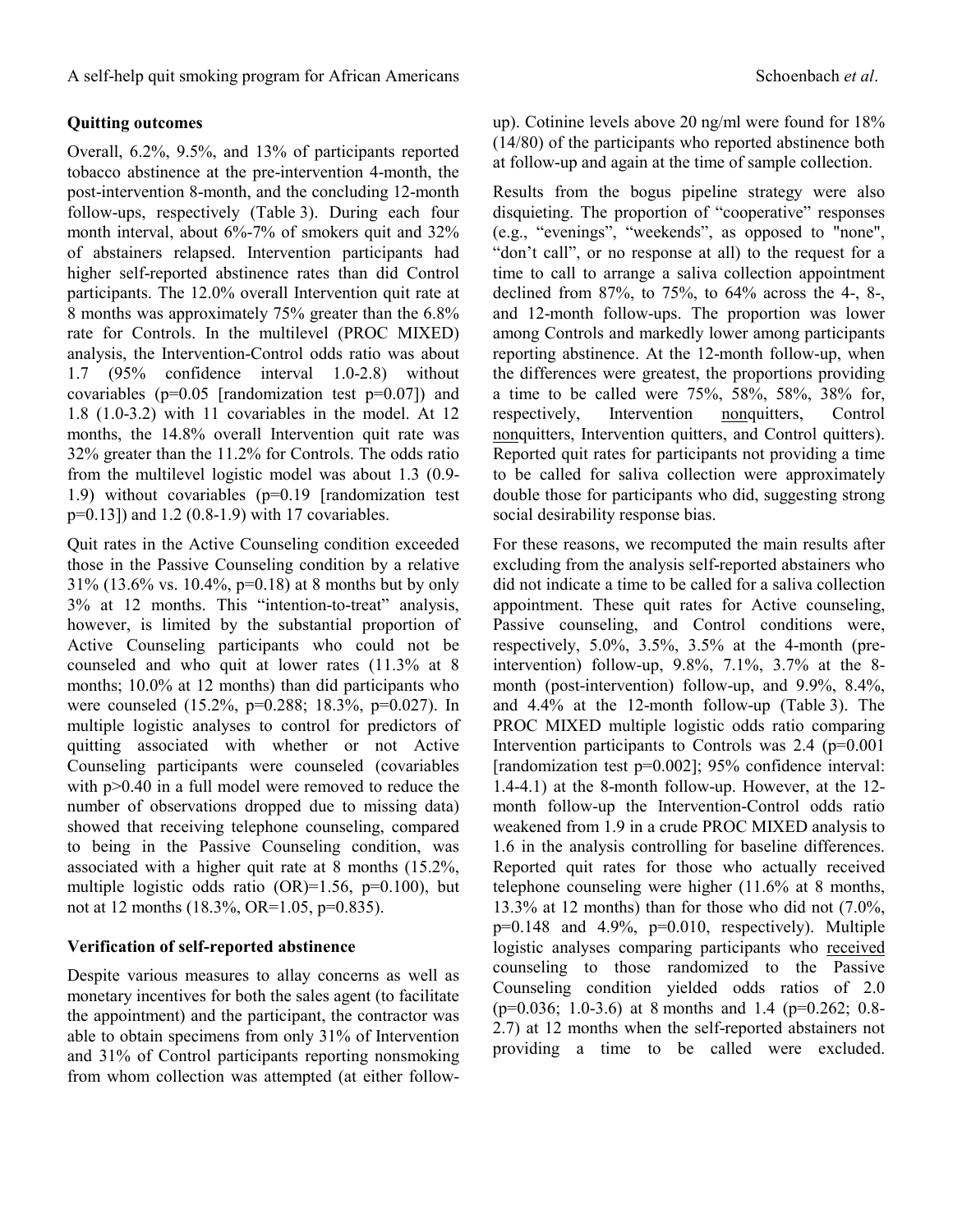|                                                                                          |               | Intervention         |                       |          |               |          |
|------------------------------------------------------------------------------------------|---------------|----------------------|-----------------------|----------|---------------|----------|
|                                                                                          | Total         | Active<br>counseling | Passive<br>counseling | Control  | Odds<br>ratio | 95% CI*  |
|                                                                                          | $\frac{0}{0}$ | $\%$ (#)             | $\%$ (#)              | $\%$ (#) |               |          |
| Participants responding                                                                  |               |                      |                       |          |               |          |
| to all follow-ups $(N)$ :                                                                | (1, 462)      | (374)                | (383)                 | (705)    |               |          |
| First follow-up (4 months)                                                               | 6.2           | 8.3(31)              | 5.5(21)               | 5.4(38)  |               |          |
| Second follow-up (8 months)                                                              | 9.5           | $13.6\dagger(51)$    | 10.4(40)              | 6.8(48)  | 1.8           | 1.0, 3.2 |
| Third follow-up (12 months)                                                              | 13.1          | $15.0$ $(56)$        | 14.6(56)              | 11.2(79) | 1.3           | 0.9, 1.9 |
| Excluding self-reported abstainers not<br>giving a time to call for a saliva appointment |               |                      |                       |          |               |          |
| $(N§)$ :                                                                                 | (1,365)       | (353)                | (357)                 | (655)    |               |          |
| First follow-up (4 months)                                                               | 3.9           | 5.0(18)              | 3.5(13)               | 3.5(24)  |               |          |
| Second follow-up (8 months)                                                              | 6.1           | 9.8(35)              | 7.1(26)               | 3.7(25)  | $2.4$ ¶       | 1.4, 4.1 |
| Third follow-up (12 months)                                                              | 6.9           | 9.9(35)              | 8.4(30)               | 4.4(29)  | 1.6           | 0.7, 3.5 |

### **Table 3. Self-reported abstinence by treatment group at 4-, 8-, and 12-month follow-up in North Carolina Mutual** *Quit for Life***, 1987-1988**

 \* OR and 95% confidence interval from logistic model with a binary treatment variable (Intervention vs. Control) and all covariables (see text), fit using GLIMMIX 6.12, SAS Institute

- † P=0.18 compared to Passive Counseling (by chi-square); 14.5% among respondents who received both counseling calls
- ‡ 18% among respondents who received both counseling calls
- § Respondents who either gave a time to be called or did not report abstinence; these numbers are lowest at the third follow-up (shown here), as the number of people who provided a time declined with each follow-up.
- $\P$  p=0.0013 for H<sub>0</sub>: OR = 1.0 versus H<sub>A</sub>: OR ≠ 1.0

### **DISCUSSION**

The strength of evidence for the effectiveness of the interventions, particularly in respect to abstinence, is tempered by potential attrition bias, likely overreporting of abstinence, and the possibility of delayed quitting by the Control group. Although 28% of participants lacked one or more follow-up questionnaires and non-response was 20% at the follow-up with the strongest intervention effect (8 months), baseline differences between subjects with all follow-ups and those with fewer were generally small, suggesting that loss to follow-up reflected agent, rather than participant factors. Also, 12-month quit rates among the 89% of Intervention and 88% of Control participants who responded to that follow-up (14.8%, 14.3%, and 12.1% for Active Counseling, Passive Counseling, and Controls, respectively) were very similar to 12-month quit rates for participants who completed all follow-up questionnaires.

Our multiple strategies to overcome the formidable barriers to saliva specimen collection in communitybased studies<sup>11,22,31</sup> did not, unfortunately, succeed. The need for biochemical verification in self-help/minimal intervention studies in adults has been questioned $11,22$ . due to the relatively low demand characteristics of such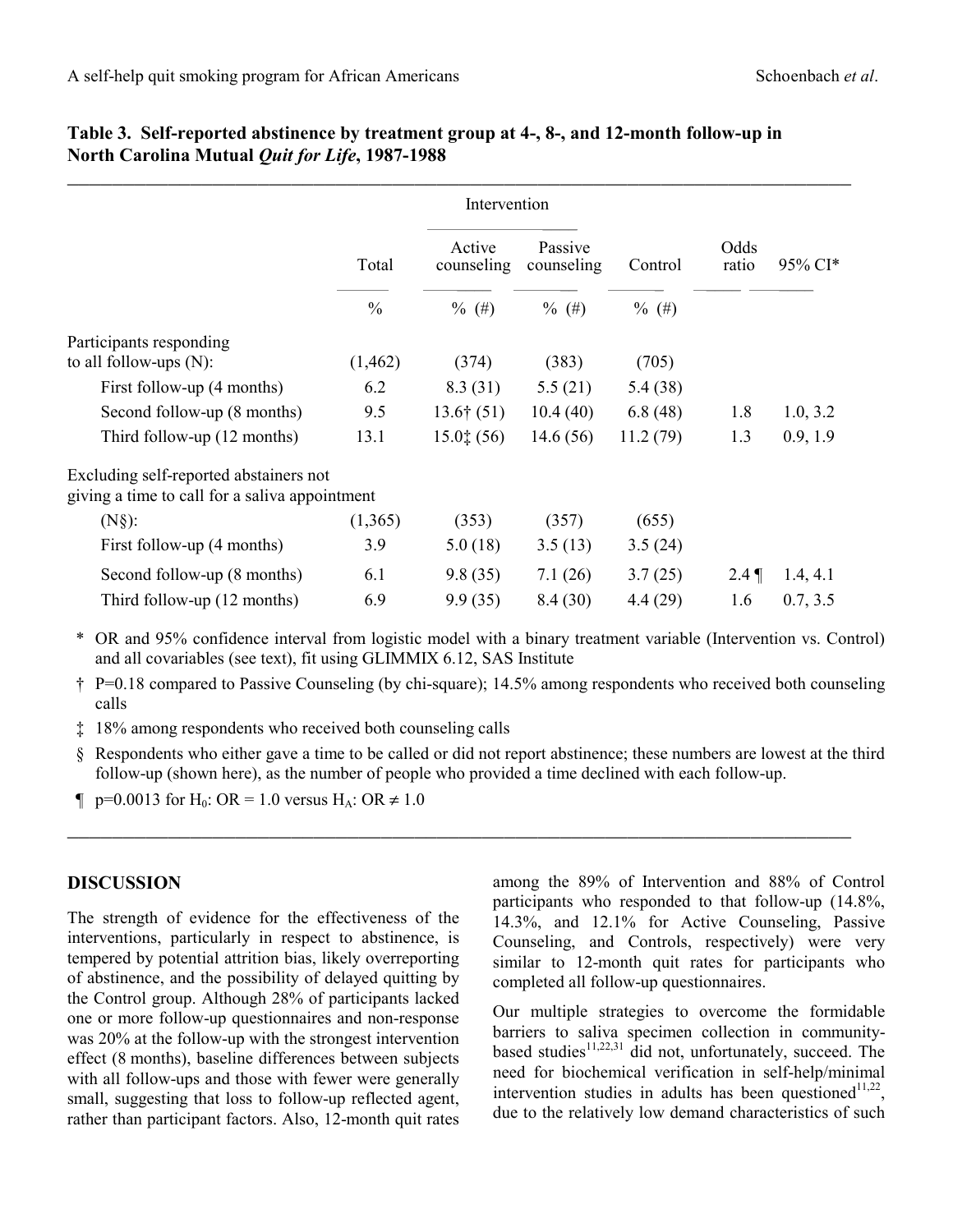studies. Recruitment and follow-up by sales agents may have introduced a demand characteristic, however, since we observed an 18% disconfirmation rate in the highly selected sample providing saliva specimens and much higher reported quitting among participants who did not provide a time to be called for a saliva collection appointment. While the low proportion of reported abstainers providing saliva specimens weakens the findings with respect to abstinence, it seems unlikely that differential overreporting by condition accounts for the observed Intervention effect, since (a) failure to provide a time to be called was more common among Control participants, and (b) excluding participants not giving a time to be called increased, rather than decreased, the quit rate difference. Other studies in minority populations<sup>28</sup> have also reported substantial refusal and disconfirmation rates in both Intervention and Control groups, though Voorhees et al.<sup>32</sup> biochemically confirmed 70% of self-reported quitters.

Finally, even if the higher quit rates in the Intervention groups were due neither to chance, attrition, nor misreporting, the possibility remains that Control participants postponed quitting if they were expecting and waiting to receive quitting assistance. Consistent with this possibility, 66% and 75% of Control participants, respectively, responded affirmatively to 12 month questionnaire items "Did you expect to get information about quitting from *QFL*?" and "Did your agent tell you that you would get information about quitting from *QFL*?". Also consistent with a "wait-list" effect, Control participants who said they expected to receive quitting information were in fact less likely to report abstinence at the 8- or 12-month follow-ups. However, a similar difference occurred for Intervention participants, who had no reason to wait. Also, Control (and Intervention) participants who said they expected information were more likely to report having made two or more quit attempts by their 8-month follow-up and were equally likely to report having quit for 24 hours. Thus the evidence for a "wait-list" effect is weak.

The balance of evidence suggests that the interventions prompted pre-quitting and quitting actions, which is significant since smoking cessation is a "process" rather than an "event"<sup>22,23</sup>), and abstinence, at least temporarily. Proactive telephone counseling calls appear to have amplified or accelerated the effect of the basic intervention. Although the significant differentials in self-reported abstinence associated with the intervention appeared to erode between the 8-month and 12-month follow-ups, this erosion may have been due to overreporting of abstinence by Controls and in any case was not due to greater relapse among Intervention quitters.

The 1996 Agency for Health Care Policy and Research smoking cessation clinical practice guideline<sup>14</sup>, based on a meta-analysis of controlled intervention studies, concludes that self-help materials alone are unlikely to be effective. However, very few such studies have been carried out among African American populations with relatively low exposure to preventive health care services. The difference in populations and the involvement of a mediator with whom the prospective quitter has a relationship may account for the positive results observed here.

Proactive telephone counseling has been found generally to boost self-help program effectiveness $^{13,14}$ , but the difficulty in reaching participants by telephone that we and others<sup>11</sup> encountered remains a significant obstacle for its use in low income populations. In addition, the minimal treatment afforded by brief telephone counseling may have less impact in populations with higher levels of nicotine addiction, economic and psychosocial hardships, and dysphoria<sup>33,34</sup>. Smokers in these situations may require more intensive interventions, perhaps involving personalized motivational or supportive counseling from a health care provider and/or nicotine replacement therapy,  $\frac{14,35-37,39}{1}$  if not improvement in life circumstances.

## **CONCLUSION**

The present study indicates that mediated minimal treatment interventions employing tailored self-help guides may advance the smoking cessation process in underserved populations and that limited telephone counseling may enhance the effect. Results also underscore the methodological challenges in conducting population-based intervention research in underserved, low-income groups. Additional research is needed both to explore more effective methods for reaching and assisting African American smokers – perhaps through minimal contact and self-help treatments mediated by health care providers or lay leaders in church or community-based organizations – and to develop methods of obtaining accurate measures of smoking status in population-based trials.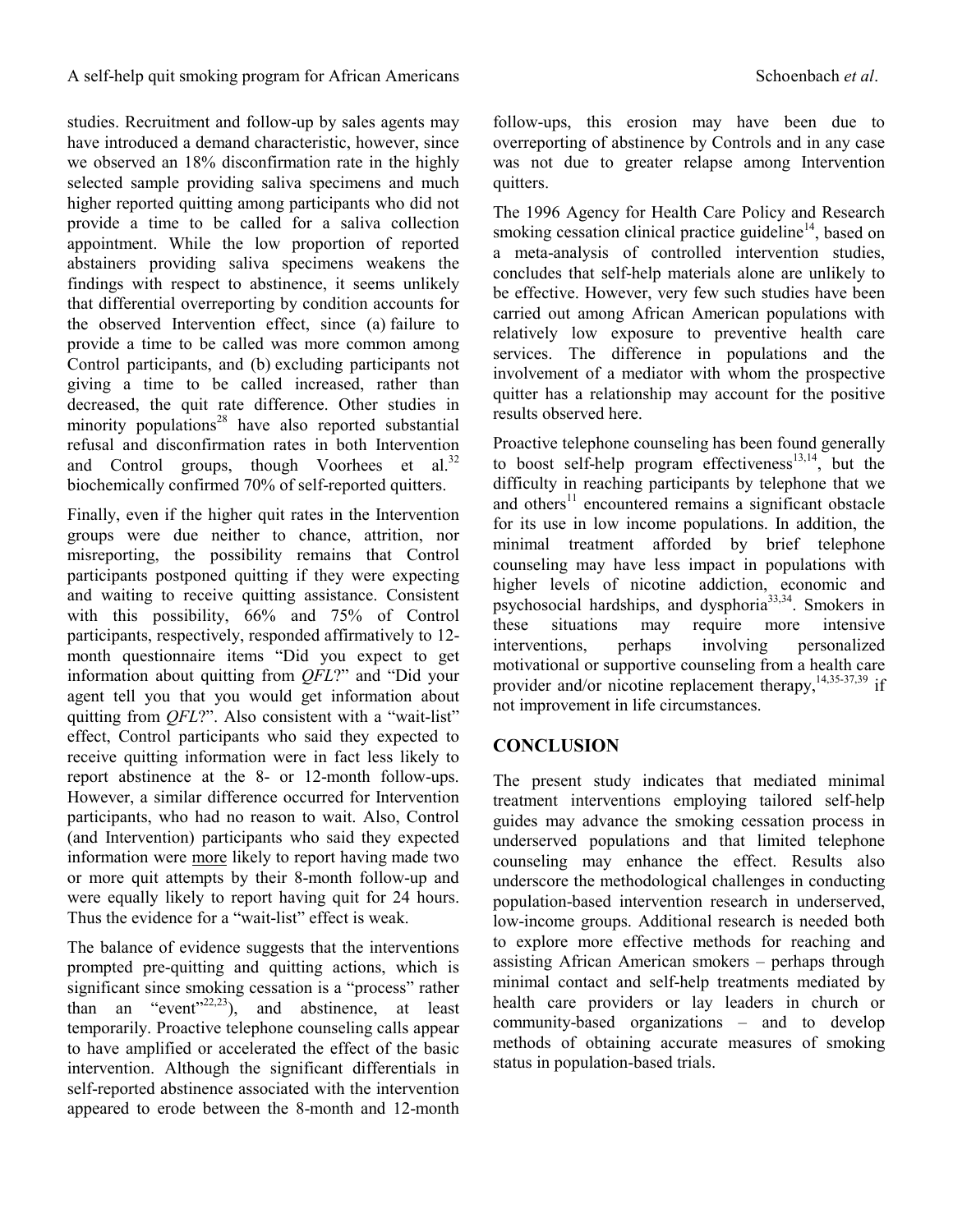$\mathcal{L} = \{ \mathcal{L} \}$ 

#### **ACKNOWLEDGEMENTS**

We are grateful to: (from the North Carolina Mutual Life Insurance Company) Beverly Thompson, Edward Clemons, Elijah Cobbs, Carlton Spaulding, George Stevens, Jesse Wiggins, Cynthia Campbell, Katrina Pointer, Mary Rand, Malvin Moore, Joyce Holloway, Hildred Sanders, Karen Mosely, and participating district managers, sales managers, sales agents, and policyholders; and (from the University of North Carolina at Chapel Hill) Kathleen Cusick, Kimberly Numan, Dr. Mary Wetherby, Dr. H. Michael Arrighi, Dr. Walter Davis, Robin Graham, John Hogan, Dr. Edward Brooks, Dr. William Kalsbeek, Dr. Berton Kaplan, Dr. T. Robert Konrad, Dr. Bobbie Lubker, the late Dr. Kermit Nash, Dr. David Phoenix, Brenda Allen, Edna Mackinnon Lennon, Jan Pittman, Louise Cockey, Dr. Holly Hill, Melissa Long, Charlotte Nelson, Dr. Kathryn Rose, and Dr. Diane Marie St. George. We thank Dr. Thomas Glynn and the late Dr. Joseph Cullen for their support and leadership, and Dr. Edward Lichtenstein for encouragement and advice. We also thank, for their contributions to the development of the *Quit for Life* intervention: Karen Monaco, Bonita L. Perry Associates (Wynnewood, PA), Pinderhughes Photography (New York, NY), Advertising and Communications, Inc. (Durham, NC), and the American Lung Association (for making available *Freedom from Smoking® for You and Your Family*).

This investigation was supported by PHS award 5 R18 CA39279, from the National Cancer Institute, to the Cecil G. Sheps Center for Health Services Research and the North Carolina Mutual Life Insurance Company, and awards P30 CA16086-14S1 and R01 CA64060 to the Lineberger Comprehensive Cancer Center.

### **REFERENCES**

- 1. Centers for Disease Control and Prevention. Cigarette smoking among adults – United States, 1995. *Morb Mortal Wkly Rept* 1997; 46:1217-1220.
- 2. U.S. Department of Health and Human Services. *Tobacco use among US racial/ethnic minority groups. A report of the Surgeon General*. USDHHS, Centers for Disease Control and Prevention, Office on Smoking and Health, US Government Printing Office, Washington DC, 1998.
- 3. Fiore MC, Novotny TE, Pierce JP, Giovino GA, Hatziandrieu EJ, Newcomb P. Methods used to quit

smoking in the United States: do cessation programs help? *J Am Med Assn* 1990; 263:2760-2765.

- 4. Manfredi C, Lacey L, Warnecke R, Buis M. Smokingrelated behavior, beliefs, and social environment of young Black women in subsidized public housing in Chicago. *Am J Public Health* 1992; 81:267-272.
- 5. Lacey L, Manfredi C, Balch G, Warnecke RB, Allen K, Edwards C. Social support in smoking cessation among Black women in Chicago public housing. *Public Health Rep* 1993; 387-394.
- 6. Orleans CT, Schoenbach VJ, Salmon MA, Strecher VJ, Kalsbeek WB, Quade D, Brooks EF, Konrad TR, Blackmon C, Watts CD. A survey of smoking and quitting patterns among Black Americans. *Am J Public Health* 1989; 79:176-181.
- 7. Orleans CT, Strecher VJ, Schoenbach VJ, Salmon MA, Blackmon C. Smoking cessation initiatives for Black Americans: recommendations for research and intervention. *Health Education Res* 1989; 4:13-25.
- 8. Robinson RG, Barry M, Bloch M, et al. Report of the Tobacco Policy Research Group on marketing and promotion targeted at African American, Latinos, and women. *Tobacco Control* (suppl) 1992; 1:524-530.
- 9. California Department of Health Services. Tobacco use in California, 1990: a preliminary report documenting the decline of tobacco use. San Diego, University of California, 1991.
- 10. Glynn TJ, Boyd GM, Gruman JC. Essential elements of self-help minimal intervention strategies for smoking cessation. *Health Educ Q* 1990; 17:329-345.
- 11. Resnicow K, Vaughn R, Futterman R, Weston RE, Royce J, Parms C, Hearn MD, Smith M, Freeman HP, Orlandi MA. A self-help smoking cessation program for inner-city African Americans: results from the Harlem Health Connection Project. *Health Educ Behav* 1997; 24:201- 217.
- 12. Orleans CT, Schoenbach VJ, Wagner EH, Quade D, Salmon MA, Pearson DC, Fiedler J, Porter CQ, Kaplan BH. Self-Help Quit Smoking Interventions: Effects on Quitting Processes and Outcomes. *J Cons Clin Psychol* 1991; 59:439-448.
- 13. Abrams, DB, Orleans, CT, Niaura, RS, Goldstein MG, Prochaska JO, Velicer W. Integrating individual and public health perspectives for treatment of tobacco dependence under managed health care: a combined stepped care and matching model. *Ann Behavioral Med* 1996; 18:290-304.
- 14. Agency for Health Care Policy and Research. *Smoking Cessation. Clnical Practice Guideline No. 18*, Rockville MD, USDHHS, PHS, 1996.